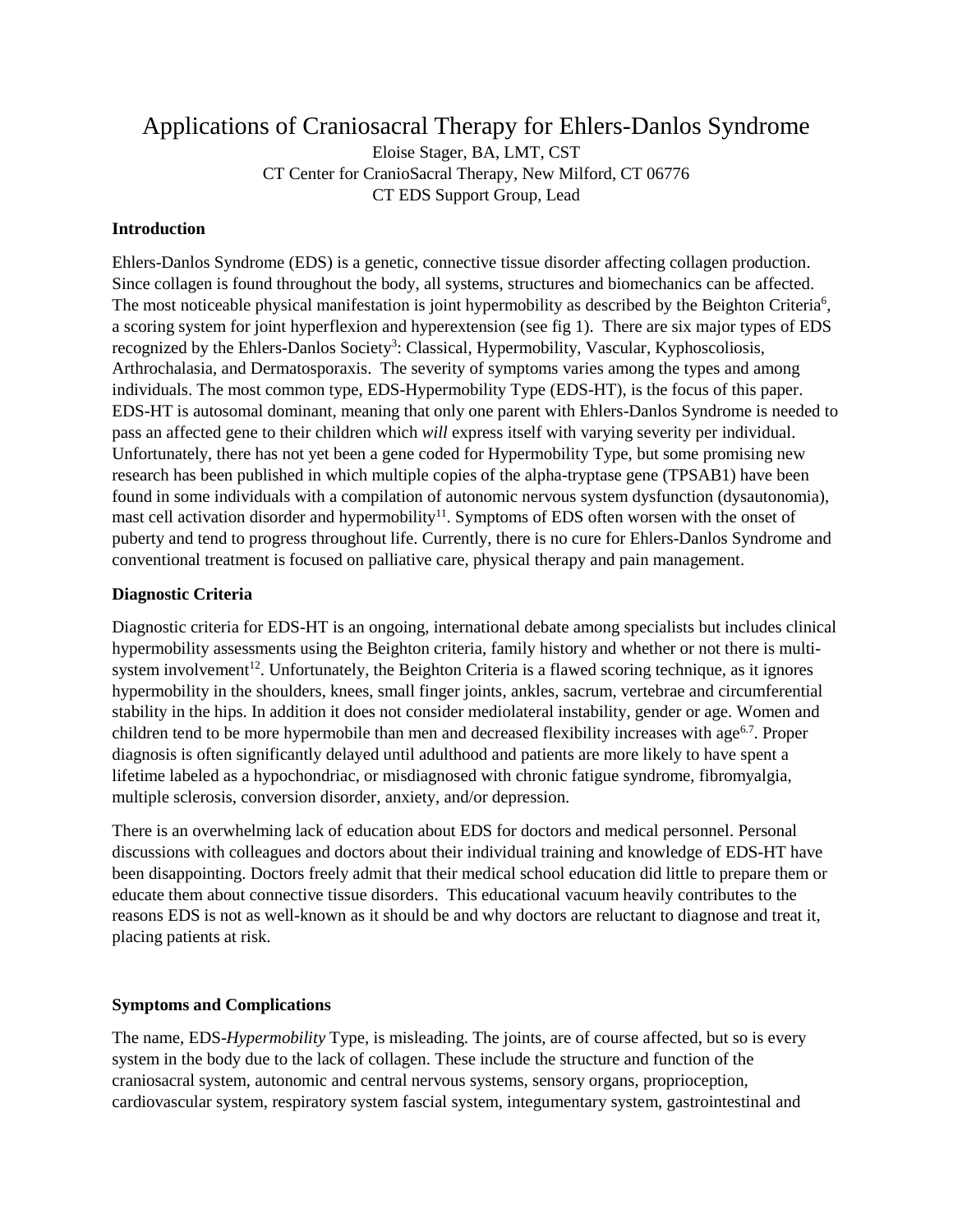reproductive systems, lymph system - EVERY SYSTEM is affected<sup>10</sup>. Additionally, there is some overlap with mitochondrial disease and possibly ion channel disorders (channelopathies).

One of the primary and most debilitating symptoms of EDS is widespread, unrelenting and varying pain, with episodes of acute, excruciating pain when there is a direct joint injury, subluxation or dislocation. For many, these occur daily with mild physical impact or sometimes no impact at all. Consequently, the ligamentous laxity in the joints causes compensatory muscle recruitment for additional stabilization, which leads to muscle fatigue and small muscle fiber spasm, causing full body pain and exhaustion. Many people with EDS-HT require assistive devices to stabilize joints. Bruising or mild bleeding tendencies are common and variable due to the fragility of the venous structures; the skin is often soft, mildly stretchy, and delicate.

Of importance is the direct involvement of the central nervous system. Dysautonomia or autonomic nervous system dysfunction, is estimated to occur in varying degrees in 100% of people with EDS. It affects both the sympathetic and parasympathetic branches with a tendency towards sympathetic hyperactivity. Patients may experience heart rate, blood pressure and temperature dysregulation, presyncope, syncope (fainting), gastroparesis (slow digestion), Reynaud's syndrome, anxiety/depression, poor sleep/insomnia, and trouble concentrating.

It is unclear why the autonomic nervous system is affected. Dysautonomia occurs in other illnesses as well, however, due to the high percentage of collagen in the dural system, we may be able to extrapolate a craniosacral model<sup>1</sup> as to why the central nervous system is jeopardized. EDS causes laxity in the dural membrane reducing structural integrity of the falx cerebri, falx cereblli, tentorium, cauda equinae, filum terminale, cranial nerves, cerebrum, cerebellum, spinal cord, brain stem, ventricular and intracranial vascular systems, nerve roots, cerebral spinal fluid circulation, and general dural tensegrity. Several conditions may develop due to a loss of dural integrity: Chiari 1 Malformation, dural ectasia, cerebral spinal fluid leaks, tentorium slumping, intracranial hypertension, nerve impingement, and venous and vascular drainage issues.

Depression and anxiety can be *primary* results of autonomic nervous system dysregulation, rather than secondary to the burden of the disorder<sup>13</sup>. As expressed previously, the autonomic nervous system regulates and controls appropriate response and function of the parasympathetic and sympathetic branches of the ANS. Interference of proper signaling between the sensory and motor neurons of the ANS may contribute to a heightened state of sympathetic activity which may trigger a flight or fight response, often interpreted as a panic attack. The result for the patient is very often a misdiagnosis of an anxiety disorder.

The person with EDS is often erroneously labeled as depressed at a young age and prescribed a host of medications which are ineffective. In prepubescent children, Ehlers-Danlos symptoms may originally manifest as panic attacks, behavioral outbursts (due to sympathetic nervous system hyperactivity), poor proprioception, reduced muscle tone, early repetitive injuries and joint pain. Although hypermobility may be present, it is frequently overlooked. The adult with EDS is often prescribed opioid based medications and are at risk to be flagged as "drug seekers" or addicts as their pain increases despite pain medication, or perhaps, because of it. Alternative and Complementary medicine is cost prohibitive for most people with EDS, despite the benefits.

People with EDS are tired. Tired physically, emotionally, and spiritually. They are depleted in every aspect of their physical and emotional self. They are faced with the knowledge that there is no cure or effective treatment for their condition. Hopes and dreams of having a normal life with normal activities are dashed and they frequently lose the ability to do activities that they once enjoyed. Their calendars are filled with doctor's appointments and medical tests. The young EDS patient faces the disheartening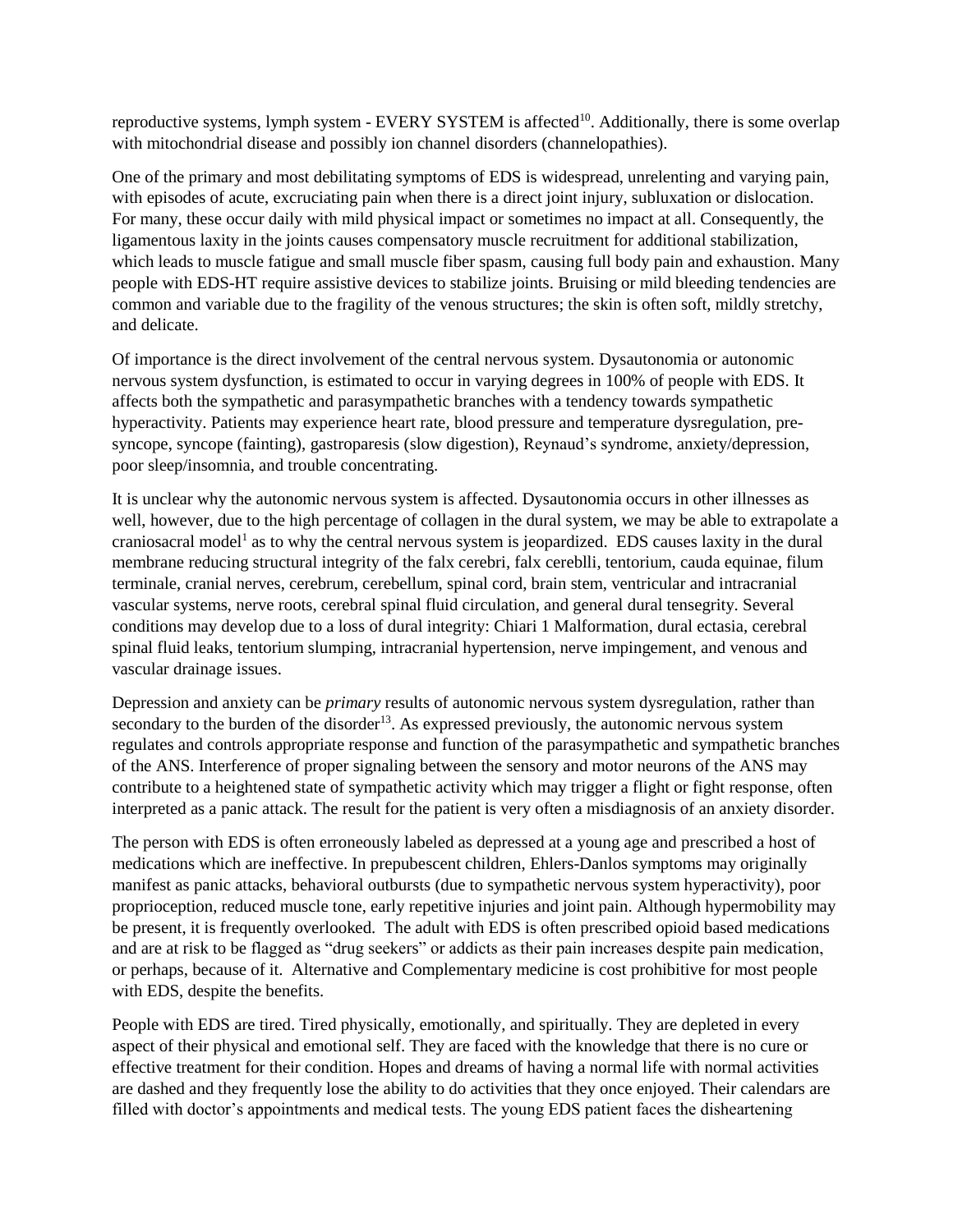knowledge that they will likely live in pain for their entire lives and activities that their friends can do will not be possible for them to do. Fatigue and pain will control the activities of the day which will be modified to sustain energy for the next day… and the next. The person with Ehlers-Danlos has a very, very difficult life. For some, they cannot withstand the pain and uncertainty of their situation and end their lives prematurely. For others, they hold their heads high and bravely face their pain and fatigue every day.

# **Possible Presentation in the CranioSacral Clinic**

Many people with EDS may not realize they have it. They may present to the craniosacral therapist with an extensive and complicated medical history with their primary complaint being chronic pain. They may have been diagnosed with fibromyalgia or chronic fatigue syndrome and prescribed several medications; they will likely have fatigue, anxiety and depression. A clinic intake form which includes health history questions for each system, injury history and surgical history will likely yield impressive but daunting results. It is especially important to note any history which includes repetitive joint injuries, subluxations, dislocations, fainting, cardiovascular abnormalities (such as mitral valve prolapse and aortic root dilation), general chronic pain, gastrointestinal disturbances, headaches and unusual visual symptoms (retinal detachment, nystagmus, corneal injury, or pupil dislocation). Brain injury, brain fog, trouble concentrating, and poor memory occur frequently. Numbness and tingling in extremities, nerve pain, Chiari 1 Malformation, craniocervical instability, and small fiber neuropathy are common. They may have or have had Complex Regional Pain Syndrome (CRPS), immune system dysfunction, and mast cell activation disorder. They may be on state medical assistance and unable to work and need assistive mobility devices.

# **Observations at CT Center for CranioSacral Therapy**

**EDS** is considered a rare disorder by the National Organization of Rare Disorders (NORD). In reality, EDS is rarely diagnosed and rarely taken seriously, but fairly common in the general population. It is estimated that 1:250,000 people have EDS (averaged among all types). The occurrence of EDS in the craniosacral therapy practice is limited, yet, these are the patients who will seek alternative medicine, if possible. The data pool and sample size within the CT Center for CranioSacral Therapy is hindered due to patient access to the clinic and practical exposure to patients. The sample size on which this information is based is approximately 20 individuals and includes observations from this therapist, directly, and reports of other therapists who were willing to share their observations.

**Head Trauma** -. Possibly the most thought provoking concept, is the common occurrence of postconcussive syndrome and/or brain injury<sup>17</sup>, without significant physical trauma to the head. I believe that *intracranial dural laxity allows for brain injury with mild trauma, and, repetitive mild trauma compounded over time, may lead to a condition similar to, if not specifically, Chronic Traumatic Encephalopathy*<sup>15</sup>. I welcome an investigation to prove or disprove this theory. The occurrence of brain injury symptomology is overwhelmingly present among the clients at this therapist's clinic: cognitive impairment, memory loss, mood imbalances, confusion, fatigue, and depression,

**Proprioception** - Poor proprioception is common in EDS. It is widely accepted that proprioceptive awareness takes place in the large muscle groups and is a biomechanical system. Recent research has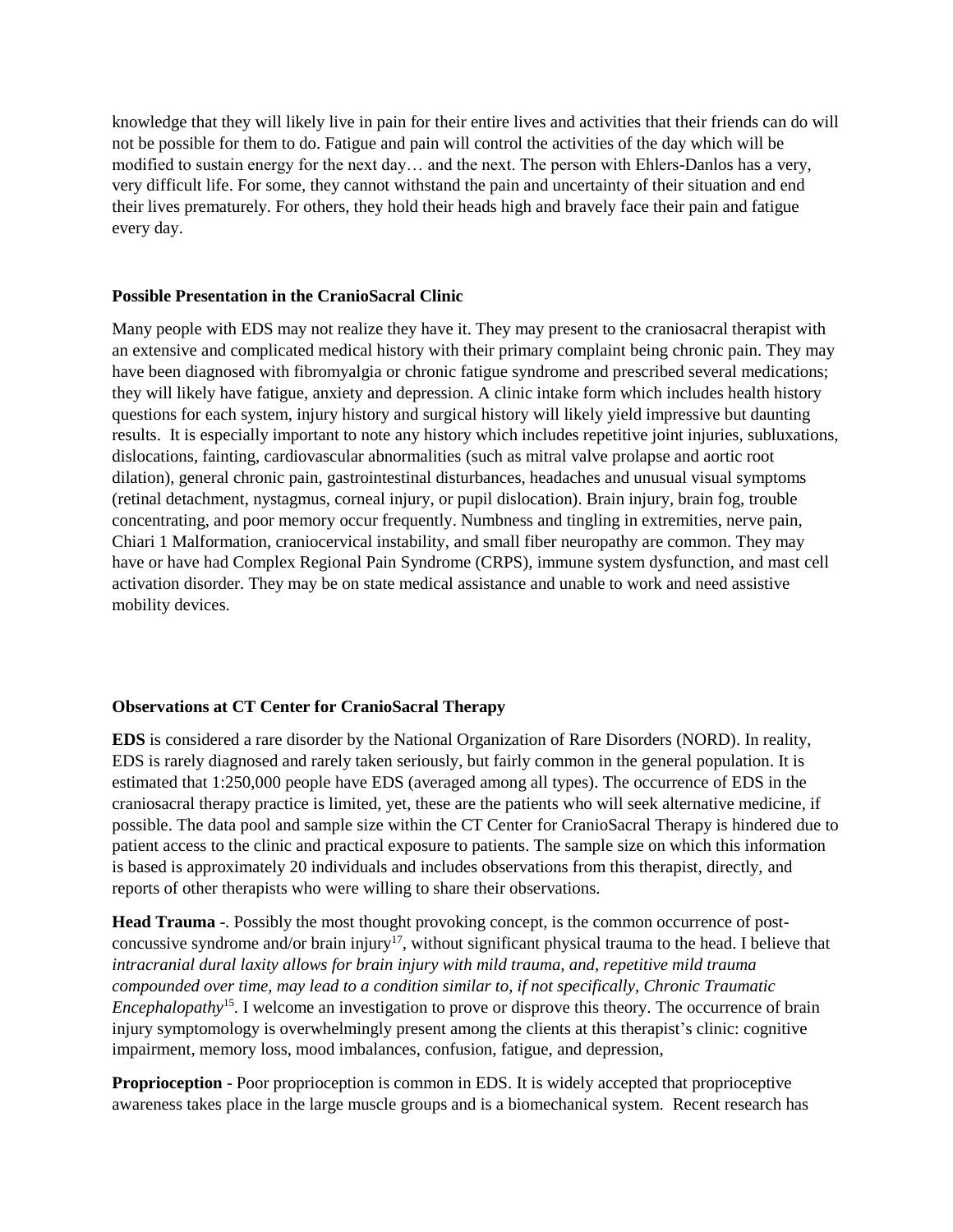demonstrated that proprioception is perhaps, primarily sensed in the subcutaneous and myo-fascia rather than in deep muscle fibers. With this new paradigm, it is an appropriate consideration to attribute laxity of the fascia as the primary reason for poor proprioception in Ehlers-Danlos. Interestingly, this concept seems to extend into the "personality" of fascia itself, which can lead to unintended hyperextension in the tissue with manual therapy. The craniosacral concept of "Follow the tissues" to its end range may be detrimental to someone with EDS-HT as the proprioceptors in the fascia do not seem to register an appropriate end-point, with a quality of low tensility and low viscocity. During the treatment, the patient feels a sense of relief and reports that the technique feels good, only to recognize later that an overextension of the tissue has resulted in a compensatory muscle spasm or strain.. Through experience, I have learned that a slight drag on the fascia increases its "self-awareness" and can reduce accidental hyperextension in the fascia. I am eager for further experiential observation by other craniosacral therapists as this information is on the leading edge of CST technique discovery to benefit those with Ehlers-Danlos Syndrome. The "drag" yields a similar result to weighted jackets for children with sensory processing dysfunction or when adding resistance to fast, repetitive movements seen in the Regional Tissue Release technique. I suspect that the weight of the drag improves proprioception and alignment to the fine fibers of the fascia.

**Hypermobility of MindBodySpirit Triad–** I have attempted to establish throughout this paper that the ever present symptoms in people with EDS-HT are generalized hypermobility and pain. This includes the structure (s) of MindBodySpirit. Consider this triad to be an integrated system, with the Inner Wisdom (IW) at the helm; for people with EDS-HT, this system appears to be hypermobile as well. It has been my clinical observation that BodyMindSpirit and IW do not integrate easily in people with EDS-HT. Each part of the triad has unique aspects which could complement each other, but instead "flop" against each other, inhibiting a tightly braided, integral system of wholeness, much like how EDS inhibits musculoskeletal and visceral structures. The client literally feels "all over the place". Pain is sensed within the triad as physical, emotional and spiritual with sparse reserves to rectify it. Despondency ensues and leads to further physical pain perpetuating the pain/depression cycle.

# **What Can You Do?**

As craniosacral therapy practitioners, we have varied backgrounds as physical therapists, occupational therapists, massage therapists, psychologists, doctors, osteopaths, chiropractors, naturopaths, acupuncturists, rolfers, etc. We are in a unique position through education and training to recognize a connective tissue disorder in our clients and help them find resources to receive a diagnosis. If a patient presents with a known history of multi-system involvement, CRPS, Chiari 1 Malformation, Mast Cell Activation Disorder (hyper-allergic response), Gastroparesis (slow gastric motility), and/ or Postural Orthostatic Tachycardia Syndrome (rapid heart rate upon standing with feelings of faintness), they should be evaluated for hypermobility. These conditions, in particular, should be considered **red flags**. If the Beighton score is two or higher out of a total score of nine (2/9), and some of the above symptoms are present, please refer to a specialist. Proper care and treatment of EDS is imperative. Every person with EDS, regardless of type is strongly recommended to have a cardiac and neurological exam by a doctor knowledgeable in EDS. It is also important to note that *dysautonomia, mast cell activation disorder, Chiari 1 malformation and cardiac conditions occur more frequently than not.*

There are practical technique modifications that should be exercised depending on the symptoms presented. If Chiari 1, tethered cord or craniocervical instability are diagnosed in your client, then the following should be avoided: stillpoint induction; inferior and superior traction of the dural tube; the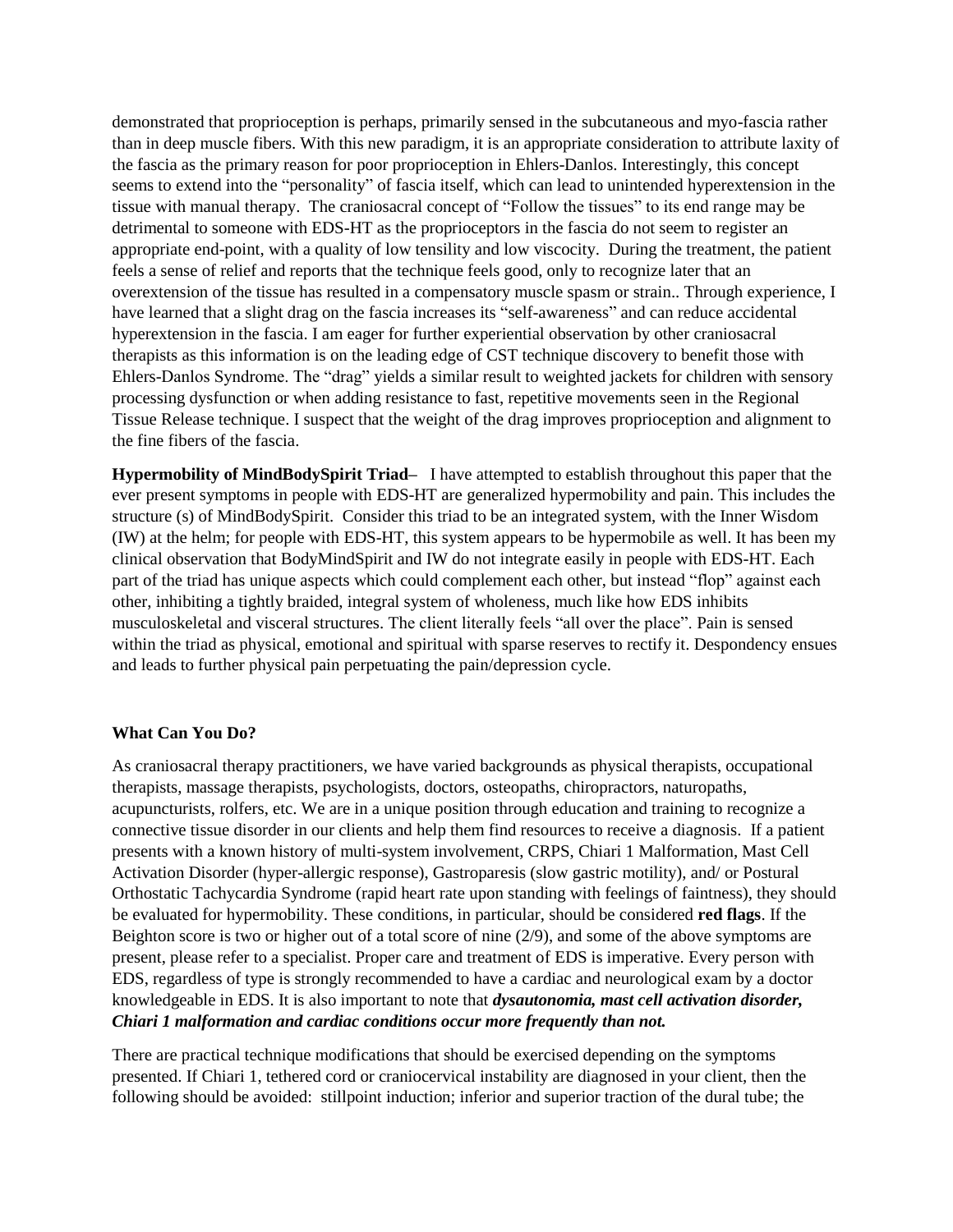platform step of occipital base release; and intentional cranial compression (compression/decompression). Listen intently to your client; both physically and intuitively. Be an astute observer of the craniosacral rhythm, fascial glide, energy cysts, facilitated segments, intracranial and spinal dural restrictions, sphenobasilar lesions and dural releases. The client with EDS will likely have a very unique craniosacral therapy "feel" to their systems and structures. Heed fascial glide and cautiously approach "end of range" mobility in all structures, including the triad of MindBodySpirit. Concurrent physical therapy for core stabilization has been shown to be beneficial.

As therapists, we owe it to this group of individuals to listen, understand, respect, and assist in appropriate diagnosis and treatment. A dear friend and colleague said to me that EDS is similar to what fibromyalgia and Lyme disease were 10 years ago; a medical condition that no one believes in, but is real, emerging and medically important to understand. It is my hope that within five years Ehlers-Danlos Syndrome becomes well known and understood by all; that a genetic model is developed; and more importantly, a cure is found.

Eloise Stager, CST [info.ctccst@gmail.com](mailto:info.ctccst@gmail.com) 860-367-2926 www.ctcranio.com CT Center for CranioSacral Therapy Facebook: CST Practitioners for Ehlers-Danlos Syndrome

# **Resources/Bibliography**

(1) Upledger, J. E. (1997). *Your inner physician and you: Craniosacral therapy and somatoemotional release*. Berkeley, CA: North Atlantic Books.

(2) Upledger, J. E. (1996). *Somatoemotional release and beyond*. Palm Beach Gardens, Fl.: UI Pub.

- (3) Ehlers-Danlos Society, [www.Ehlers-Danlos.com](http://www.ehlers-danlos.com/)
- (4) Chronic Pain Partners, [www.EDSAwareness.com](http://www.edsawareness.com/)
- (5) Dysautonomia International, [www.DysautonomiaInternational](http://www.dysautonomiainternational/)

(6) Beighton criteria. (2009). *Dictionary of Rheumatology,* 24-24. doi:10.1007/978-3-211-79280-3\_114

(7) Parvaneh, V. J., & Shiari, R. (2016). Proposed modifications to Beighton criteria for the diagnosis of joint hypermobility in children. *Indian Journal of Rheumatology*. doi:10.1016/j.injr.2016.03.009

(8) Muldowney, K. (2015). *Living life to the fullest with Ehlers-Danlos syndrome: A guide for a person living with EDS to achieve a better quality of life*. Denver, CO: Outskirts Press.

(9) Guimberteau, J. C., & Armstrong, C. (2015). *Architecture of human living fascia: The extracellular matrix and cells revealed through endoscopy*. Edinburgh: Handspring Publishing.

(10) Ehlers-Danlos syndrome - Genetics Home Reference. (n.d.). Retrieved November 28, 2016, from https://ghr.nlm.nih.gov/condition/ehlers-danlos-syndrome